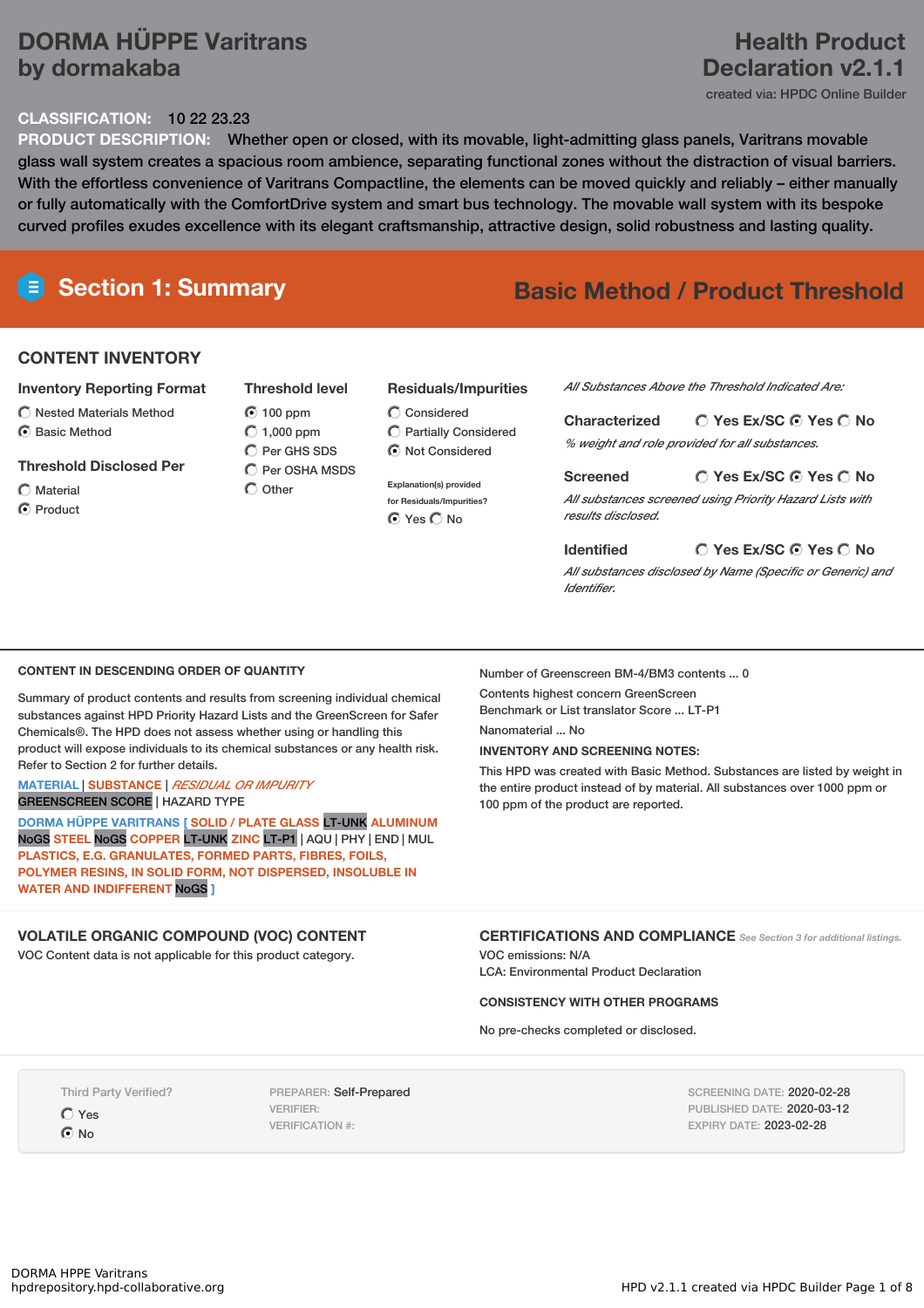This section lists contents in a product based on specific threshold(s) and reports detailed health information including hazards. This *HPD uses the inventory method indicated above, which is one of three possible methods:*

- *Basic Inventory method with Product-level threshold.*
- *Nested Material Inventory method with Product-level threshold*
- *Nested Material Inventory method with individual Material-level thresholds*

Definitions and requirements for the three inventory methods and requirements for each data field can be found in the HPD Open *Standard version 2.1.1, available on the HPDC website at: [www.hpd-collaborative.org/hpd-2-1-1-standard](https://www.hpd-collaborative.org/hpd-2-1-1-standard)*

# **DORMA HÜPPE VARITRANS** PRODUCT THRESHOLD: 100 ppm RESIDUALS AND IMPURITIES CONSIDERED: No RESIDUALS AND IMPURITIES NOTES: No residuals or impurities are expected in these materials at or above the inventory threshold. OTHER PRODUCT NOTES: - **SOLID / PLATE GLASS** ID: **65997-17-3** HAZARD SCREENING METHOD: **Pharos Chemical and Materials Library** HAZARD SCREENING DATE: **2020-02-28** %: **85.50 - 85.50** GS: **LT-UNK** RC: **Both** NANO: **No** ROLE: **Glass pane** HAZARD TYPE THE RESERVED ON AGENCY AND LIST TITLES THE RESERVED ON A MARNINGS None found Now are found to the priority Hazard Lists on the Movement on HPD Priority Hazard Lists SUBSTANCE NOTES: Safety glass TSG **ALUMINUM** ID: **91728-14-2** HAZARD SCREENING METHOD: **Pharos Chemical and Materials Library** HAZARD SCREENING DATE: **2020-02-28** %: **10.80 - 10.80** GS: **NogS** RC: **Both** NANO: **No** ROLE: **Clambing profiles, cover profile, end caps, locks** HAZARD TYPE **AGENCY AND LIST TITLES AGENCY AND LIST TITLES** None found Nowarnings found on HPD Priority Hazard Lists SUBSTANCE NOTES: -**STEEL** ID: **12597-69-2** HAZARD SCREENING METHOD: **Pharos Chemical and Materials Library** HAZARD SCREENING DATE: **2020-02-28** %: **2.80 - 2.80** GS: **NoGS** RC: **Both** NANO: **No** ROLE: **Carrier profiles, screws**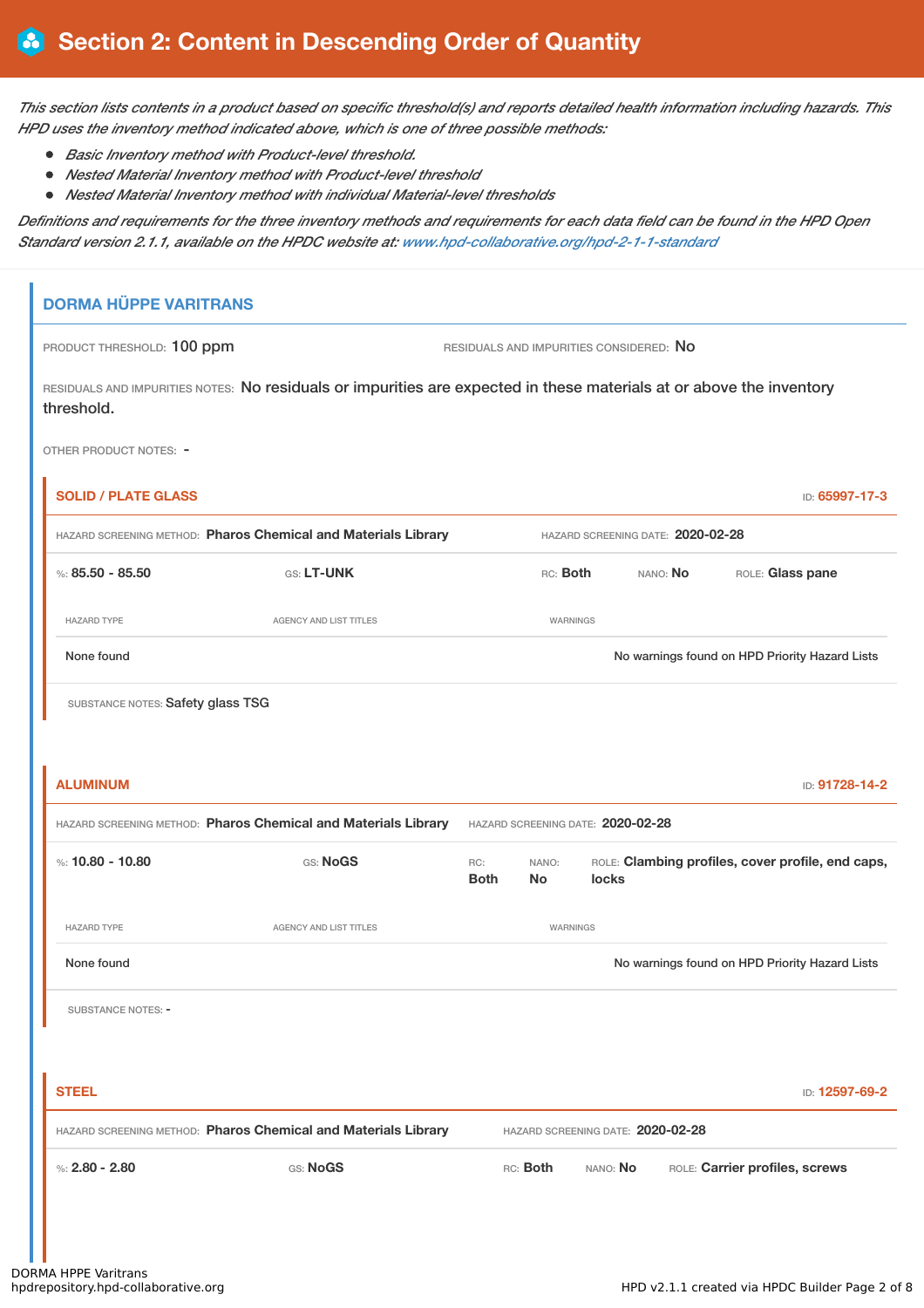HAZARD TYPE **AGENCY AND LIST TITLES** WARNINGS

SUBSTANCE NOTES: -

| <b>COPPER</b>                                                  |                               |                                   |                 | ID: 7440-50-8                                  |  |
|----------------------------------------------------------------|-------------------------------|-----------------------------------|-----------------|------------------------------------------------|--|
| HAZARD SCREENING METHOD: Pharos Chemical and Materials Library |                               | HAZARD SCREENING DATE: 2020-02-28 |                 |                                                |  |
| %: $0.30 - 0.30$                                               | GS: LT-UNK                    | RC: Both                          | nano: <b>No</b> | ROLE: Mechanical components                    |  |
| <b>HAZARD TYPE</b>                                             | <b>AGENCY AND LIST TITLES</b> |                                   | WARNINGS        |                                                |  |
| None found                                                     |                               |                                   |                 | No warnings found on HPD Priority Hazard Lists |  |
| SUBSTANCE NOTES: -                                             |                               |                                   |                 |                                                |  |

| <b>ZINC</b>                                                    |                                                |          |                                                             | ID: 7440-66-6                                         |  |
|----------------------------------------------------------------|------------------------------------------------|----------|-------------------------------------------------------------|-------------------------------------------------------|--|
| HAZARD SCREENING METHOD: Pharos Chemical and Materials Library |                                                |          | HAZARD SCREENING DATE: 2020-02-28                           |                                                       |  |
| %: $0.30 - 0.30$                                               | $GS: LT-P1$                                    | RC: Both | NANO: <b>No</b>                                             | ROLE: Mechanical components                           |  |
| <b>HAZARD TYPE</b>                                             | <b>AGENCY AND LIST TITLES</b>                  |          | WARNINGS                                                    |                                                       |  |
| <b>ACUTE AQUATIC</b>                                           | EU - GHS (H-Statements)                        |          | H400 - Very toxic to aquatic life                           |                                                       |  |
| <b>CHRON AQUATIC</b>                                           | EU - GHS (H-Statements)                        |          | H410 - Very toxic to aquatic life with long lasting effects |                                                       |  |
| PHYSICAL HAZARD (REACTIVE)                                     | EU - GHS (H-Statements)                        |          |                                                             | H250 - Catches fire spontaneously if exposed to air   |  |
| PHYSICAL HAZARD (REACTIVE)                                     | EU - GHS (H-Statements)                        |          | which may ignite spontaneously                              | H260 - In contact with water releases flammable gases |  |
| <b>ENDOCRINE</b>                                               | <b>TEDX</b> - Potential Endocrine Disruptors   |          | <b>Potential Endocrine Disruptor</b>                        |                                                       |  |
| <b>MULTIPLE</b>                                                | German FEA - Substances Hazardous to<br>Waters |          | Class 2 - Hazard to Waters                                  |                                                       |  |
|                                                                |                                                |          |                                                             |                                                       |  |

SUBSTANCE NOTES: -

## **PLASTICS, E.G. GRANULATES, FORMED PARTS, FIBRES, FOILS, POLYMER RESINS, IN SOLID FORM, NOT DISPERSED, INSOLUBLE IN WATER AND INDIFFERENT** ID: **937182-60-0** HAZARD SCREENING METHOD: **Pharos Chemical and Materials Library** HAZARD SCREENING DATE: **2020-02-28**

%: **0.30 - 0.30** GS: **NoGS** RC:

**None**

NANO: **No**

ROLE: **Lip seal**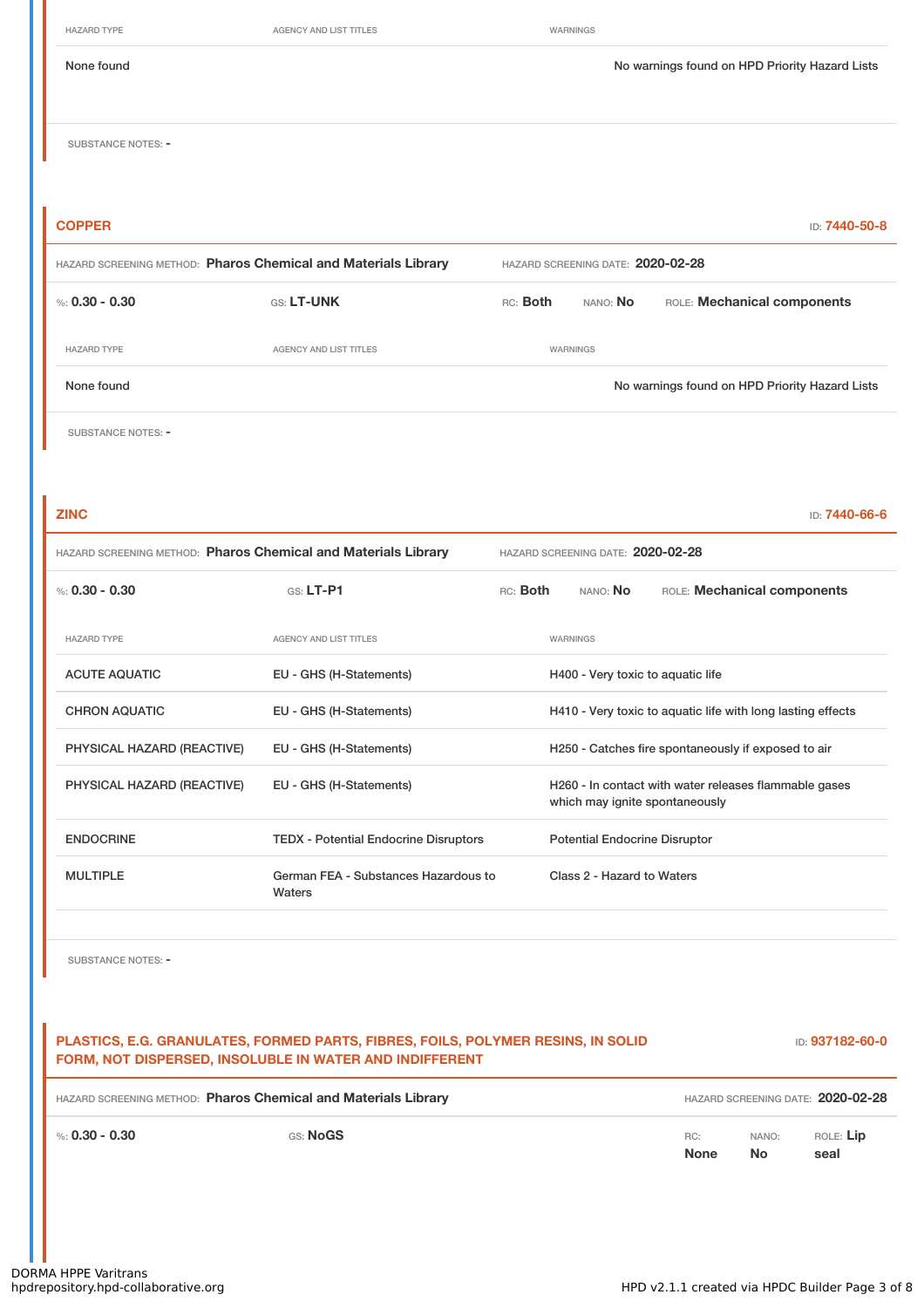HAZARD TYPE **AGENCY AND LIST TITLES** WARNINGS

None found Nowarnings found on HPD Priority Hazard Lists

SUBSTANCE NOTES: -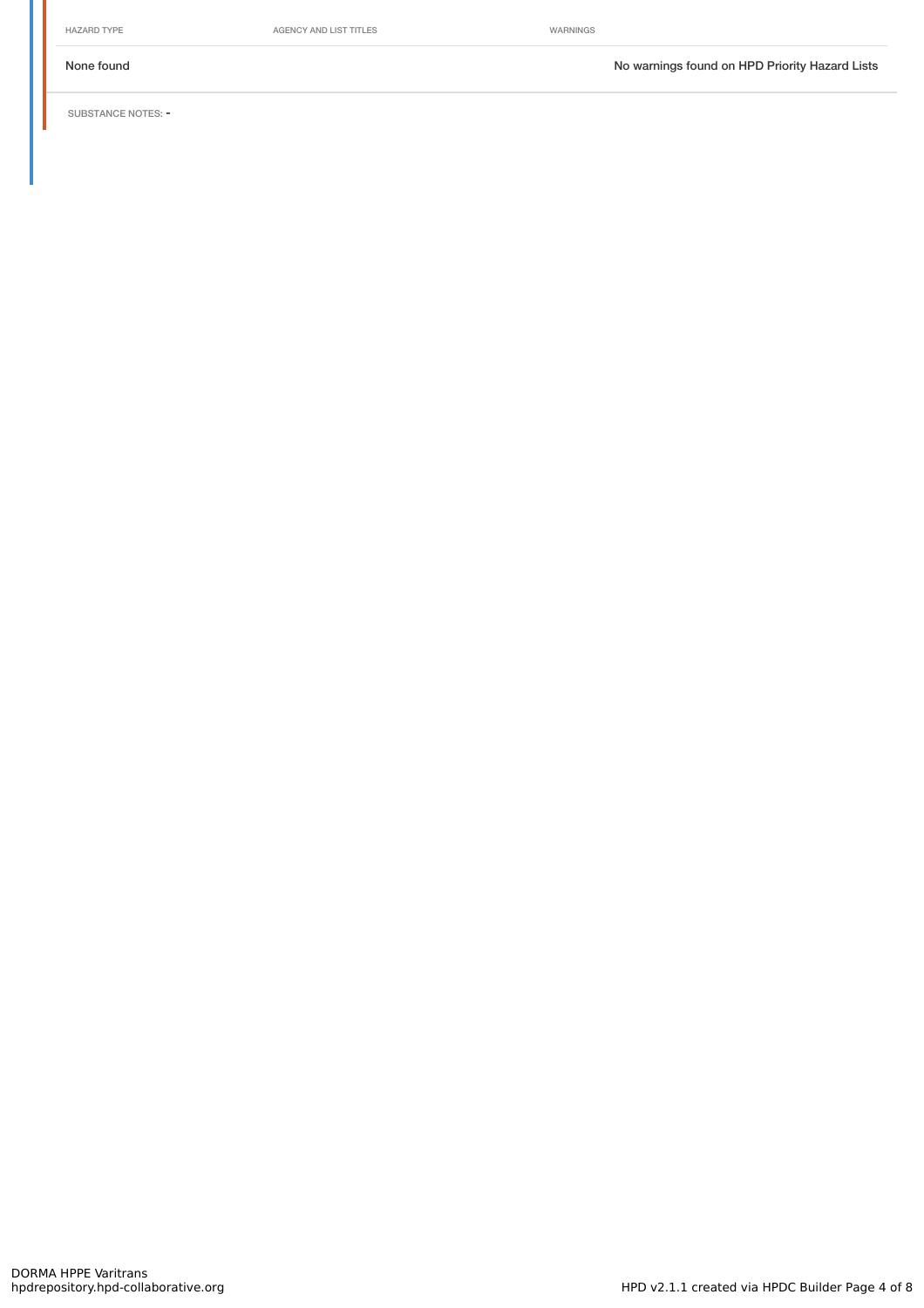This section lists applicable certification and standards compliance information for VOC emissions and VOC content. Other types of *health or environmental performance testing or certifications completed for the product may be provided.*

| <b>VOC EMISSIONS</b>                                          | N/A                            |                     |                       |
|---------------------------------------------------------------|--------------------------------|---------------------|-----------------------|
| CERTIFYING PARTY: Self-declared<br>APPLICABLE FACILITIES: N/A | ISSUE DATE: 2020-<br>$02 - 28$ | <b>EXPIRY DATE:</b> | CERTIFIER OR LAB: N/A |
| <b>CERTIFICATE URL:</b>                                       |                                |                     |                       |

CERTIFICATION AND COMPLIANCE NOTES: This HPD is for a product which is NOT liquid/wet applied.

| <b>LCA</b>                                                                                                                                                                                 | <b>Environmental Product Declaration</b> |                                   |                                                           |  |
|--------------------------------------------------------------------------------------------------------------------------------------------------------------------------------------------|------------------------------------------|-----------------------------------|-----------------------------------------------------------|--|
| CERTIFYING PARTY: Third Party<br>APPLICABLE FACILITIES: Westerstede/Ocholt,<br>Germany<br>CERTIFICATE URL: https://www.dorma-<br>hueppe.com/files/ea2ca1b0-d1cd-11e8-bfba-<br>19c1e7e647b5 | <b>ISSUE DATE: 2018-</b><br>$03 - 22$    | EXPIRY DATE: $2023-$<br>$03 - 21$ | CERTIFIER OR LAB: Institut Bauen<br>und Umwelt e.V. (IBU) |  |
| CERTIFICATION AND COMPLIANCE NOTES: -                                                                                                                                                      |                                          |                                   |                                                           |  |

# **H** Section 4: Accessories

This section lists related products or materials that the manufacturer requires or recommends for installation (such as adhesives or fasteners), maintenance, cleaning, or operations. For information relating to the contents of these related products, refer to their *applicable Health Product Declarations, if available.*

No accessories are required for this product.

# **Section 5: General Notes**

Dorma Hüppe movable walls: Global provider of high-quality operable partition systems. Dorma Hüppe is part of the dormakaba Group and makes up the Movable Walls business unit together with Modernfold and Skyfold. With its movable wall systems for conference facilities, congress centres, banks, exhibitions etc. and 130 years of company tradition supporting it, Dorma Hüppe is able to offer customers throughout the world smart solutions for efficient room management. Dorma Hüppe not only plans, designs and installs movable partition wall systems, it also ensures their ongoing durability, function and performance with a range of high-value services. For more information, please go to: https://www.dorma-hueppe.com. The information contained in this HPD is to be used only as a voluntary information on our products. dormakaba makes no representation or warranty as to the completeness or accuracy of the information contained herein. The products and specifications set forth in this HPD are subject to change without notice and dormakaba disclaims any and all liability for such changes. The information contained herein is provided without warranties of any kind, either express or implied, and dormakaba disclaims any and all liability for typographical, printing, or production errors or changes affecting the specifications contained herein. dormakaba DISCLAIMS ALL WARRANTIES, EXPRESS OR IMPLIED, INCLUDING, BUT NOT LIMITED TO, THE IMPLIED WARRANTIES OF MERCHANTABILITY AND FITNESS FOR A PARTICULAR PURPOSE. IN NO EVENT WILL dormakaba BE LIABLE FOR ANY INCIDENTAL, INDIRECT OR CONSEQUENTIAL DAMAGES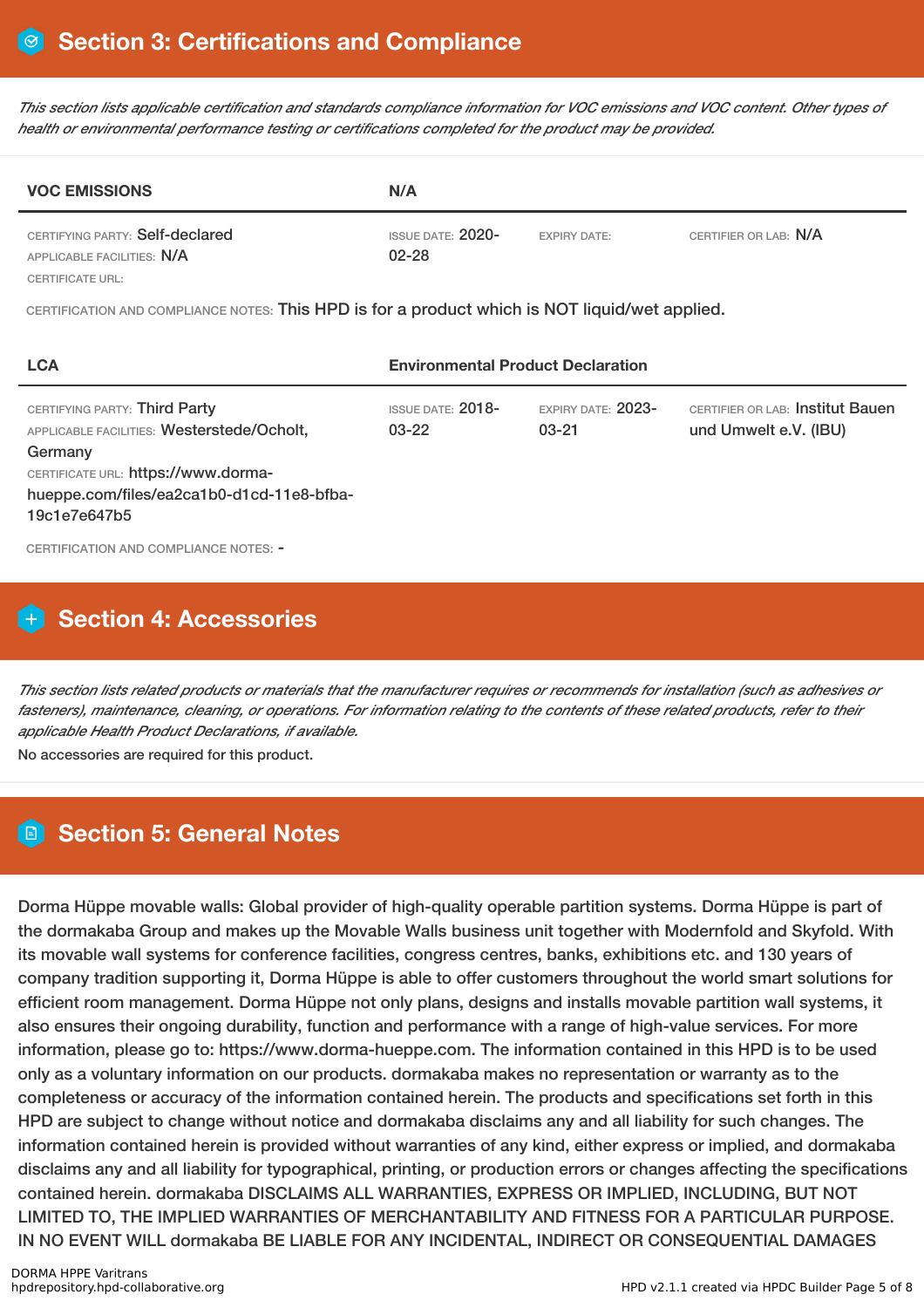ARISING FROM THE SALE OR USE OF ANY PRODUCT. All sales of products shall be subject to dormakaba's applicable General Terms and Conditions, a copy of which will be provided by your local dormakaba organisation upon request.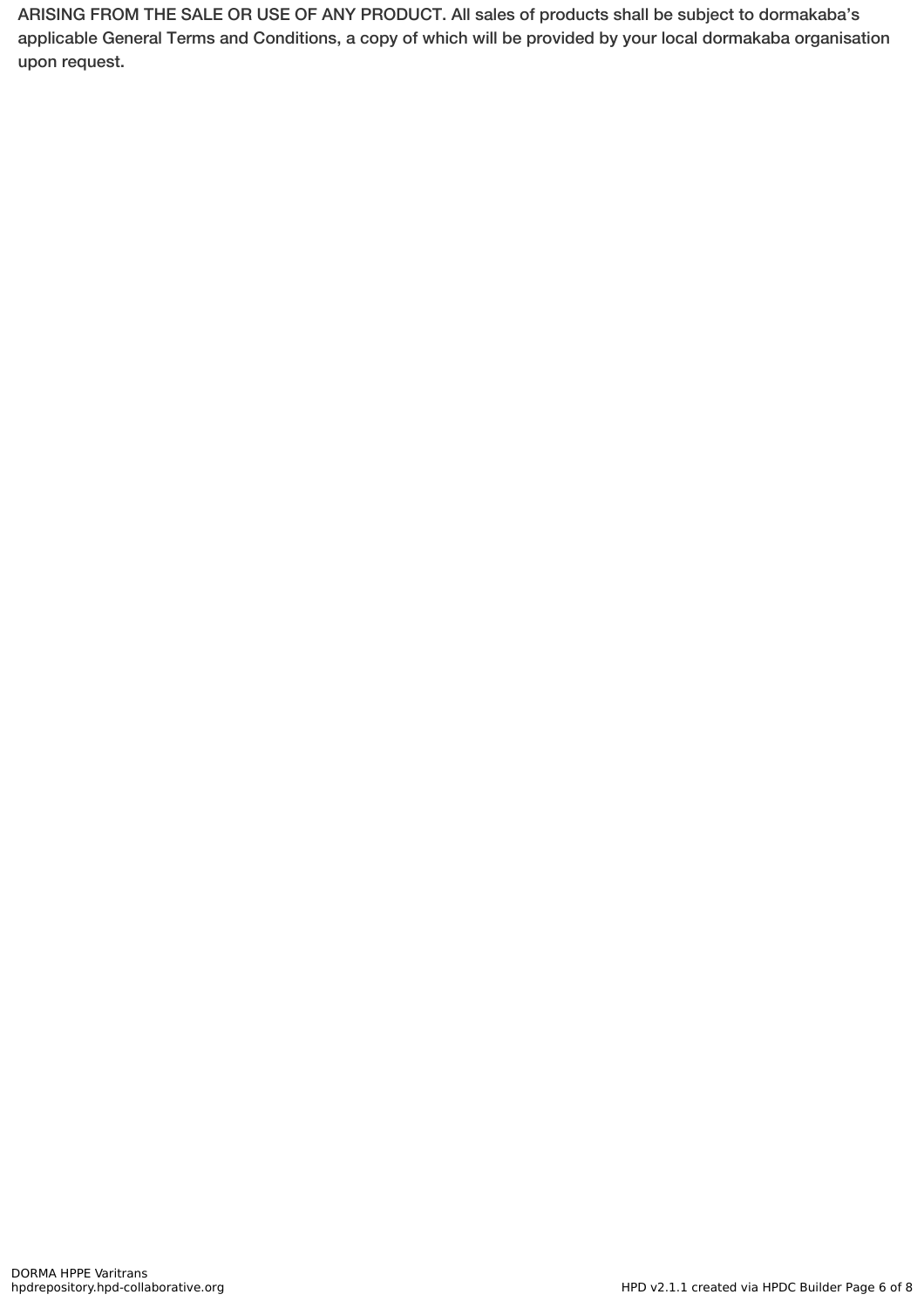## **MANUFACTURER INFORMATION**

MANUFACTURER: **dormakaba** ADDRESS: **DORMA Hüppe Raumtrennsysteme GmbH + Co. KG Industriestraße 5 Westerstede/Ocholt Lower Saxony 26655, Germany** WEBSITE: **www.dorma-hueppe.com**

CONTACT NAME: **Jörg Tholen** TITLE: **Lead Product & Marketing** PHONE: **+49 4409 666-368** EMAIL: **joerg.tholen@dormakaba.com**

#### **KEY**

**OSHA MSDS** Occupational Safety and Health Administration Material Safety Data Sheet **GHS SDS** Globally Harmonized System of Classification and Labeling of Chemicals Safety Data Sheet

#### **Hazard Types**

**AQU** Aquatic toxicity **CAN** Cancer **DEV** Developmental toxicity **END** Endocrine activity **EYE** Eye irritation/corrosivity **GEN** Gene mutation

#### **GreenScreen (GS)**

**BM-4** Benchmark 4 (prefer-safer chemical) **BM-3** Benchmark 3 (use but still opportunity for improvement) **BM-2** Benchmark 2 (use but search for safer substitutes) **BM-1** Benchmark 1 (avoid - chemical of high concern) **BM-U** Benchmark Unspecified (insuficient data to benchmark)

**GLO** Global warming **MAM** Mammalian/systemic/organ toxicity **MUL** Multiple hazards **NEU** Neurotoxicity **OZO** Ozone depletion **PBT** Persistent Bioaccumulative Toxic

**PHY** Physical Hazard (reactive) **REP** Reproductive toxicity **RES** Respiratory sensitization **SKI** Skin sensitization/irritation/corrosivity **LAN** Land Toxicity **NF** Not found on Priority Hazard Lists

**LT-P1** List Translator Possible Benchmark 1 **LT-1** List Translator Likely Benchmark 1 **LT-UNK** List Translator Benchmark Unknown (insufficient information from List Translator lists to benchmark) **NoGS** Unknown (no data on List Translator Lists)

#### **Recycled Types**

**PreC** Preconsumer (Post-Industrial) **PostC** Postconsumer **Both** Both Preconsumer and Postconsumer **Unk** Inclusion of recycled content is unknown **None** Does not include recycled content

#### **Other Terms**

**Inventory Methods:**

**Nested Method / Material Threshold** Substances listed within each material per threshold indicated per material **Nested Method / Product Threshold** Substances listed within each material per threshold indicated per product **Basic Method / Product Threshold** Substances listed individually per threshold indicated per product

**Nano** Composed of nano scale particles or nanotechnology **Third Party Verified** Verification by independent certifier approved by HPDC **Preparer** Third party preparer, if not self-prepared by manufacturer **Applicable facilities** Manufacturing sites to which testing applies

The Health Product Declaration (HPD) Open Standard provides for the disclosure of product contents and potential associated human and environmental health hazards. Hazard associations are based on the HPD Priority Hazard Lists, the GreenScreen List Translator™, and when *available, full GreenScreen® assessments. The HPD Open Standard v2.1 is not:*

- *<sup>a</sup> method for the assessment of exposure or risk associated with product handling or use,*
- a method for assessing potential health impacts of: (i) substances used or created during the manufacturing process or (ii) substances *created after the product is delivered for end use.*

Information about life cycle, exposure and/or risk assessments performed on the product may be reported by the manufacturer in appropriate *Notes sections, and/or, where applicable, in the Certifications section.*

The HPD Open Standard was created and is supported by the Health Product Declaration Collaborative (the HPD Collaborative), a customer-led organization composed of stakeholders throughout the building industry that is committed to the continuous improvement of building products